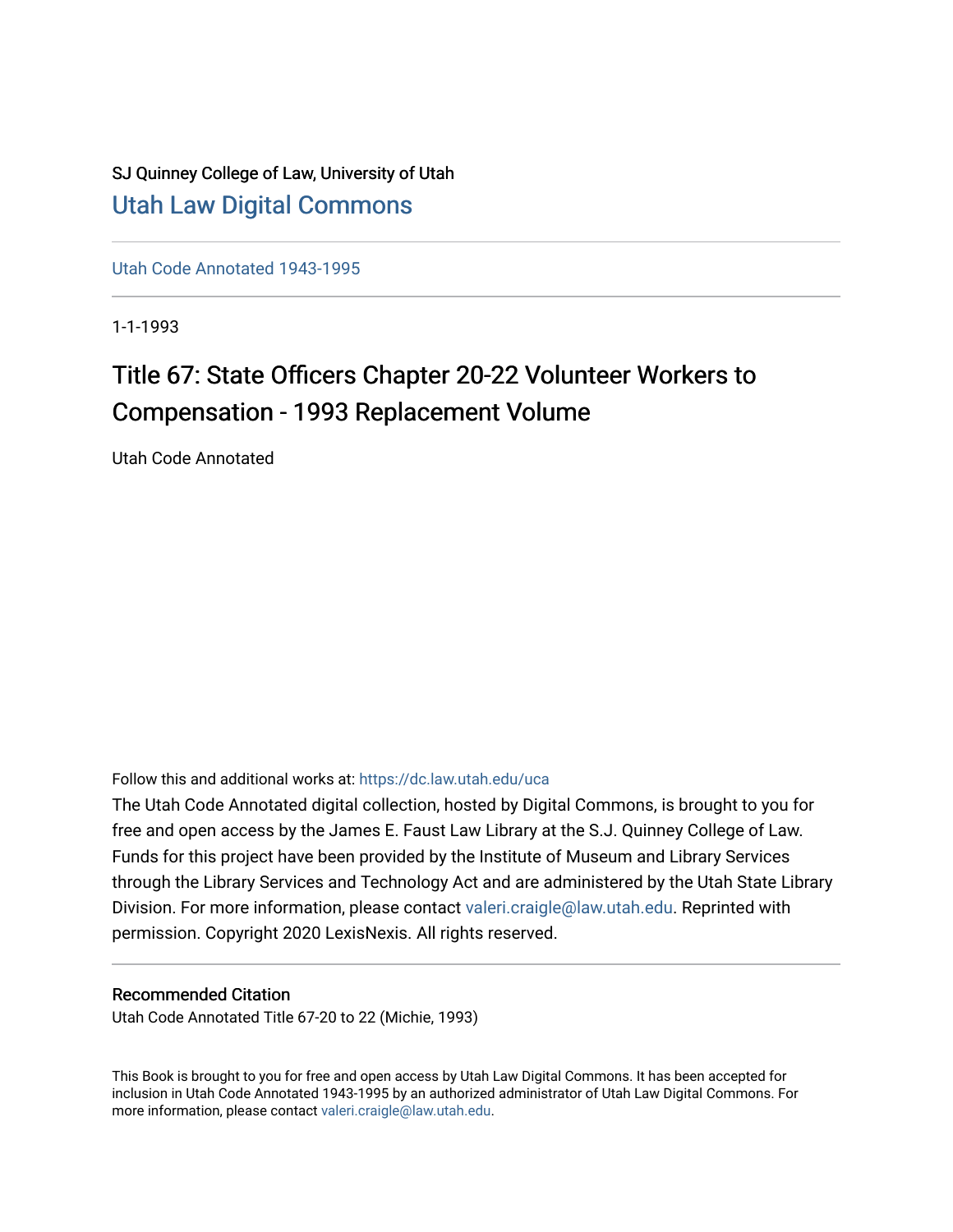(c) Department heads shall make the award to a person who demonstrates:

(i) extraordinary competence in performing his function;

(ii) creativity in identifying problems and devising workable, costeffective solutions to them;

(iii) excellent relationships with the public and other employees;

(iv) a commitment to serving the public as the client; and

(v) a commitment to economy and efficiency in government.

(4) (a) The Department of Human Resource Management shall divide any appropriation for outstanding department employee awards that it receives from the Legislature equally among the departments.

(b) If the department receives monies from the Department of Human Resource Management or if the department budget allows, the department head shall provide the employee with a bonus, a plaque, or some other suitable acknowledgement of the award.

(5) (a) The department head may name the award after an exemplary present or former employee of the department.

(b) A department head may not name the award for himself or for any relative as defined in Section 52-3-1.

(c) Any awards or award programs existing in any department as of May 3, 1993, shall be modified to conform to the requirements of this section.

**History:** C. **1953, 67-19c-101, enacted by L. 1993, ch. 174,** § **1.**  Effective Dates. - Laws 1993, ch. 174 became effective on May 3, 1993, pursuant to Utah Const., Art. VI, Sec. 25.

## **CHAPTER 20**

# **VOLUNTEER GOVERNMENT WORKERS ACT**

| <b>Section</b> |                                                                          | <b>Section</b>            |                                                                                                  |
|----------------|--------------------------------------------------------------------------|---------------------------|--------------------------------------------------------------------------------------------------|
| $67-20-1$ .    | Short title.                                                             | $67-20-4.$                | Approval of volunteer.                                                                           |
| $67-20-2$ .    | Definitions.                                                             | 67-20-5.                  | Repealed.                                                                                        |
| $67-20-3$ .    | Purposes for which volunteer con-<br>sidered a government em-<br>ployee. | $67-20-6.$<br>$67-20-7$ . | Workers' compensation benefits.<br>Workers' compensation benefits<br>for volunteer firefighters. |

## **67-20-1. Short title.**

This chapter is known as the "Volunteer Government Workers Act."

**History: L. 1983, ch. 174,** § **1; 1986, ch. 136,** § **1.**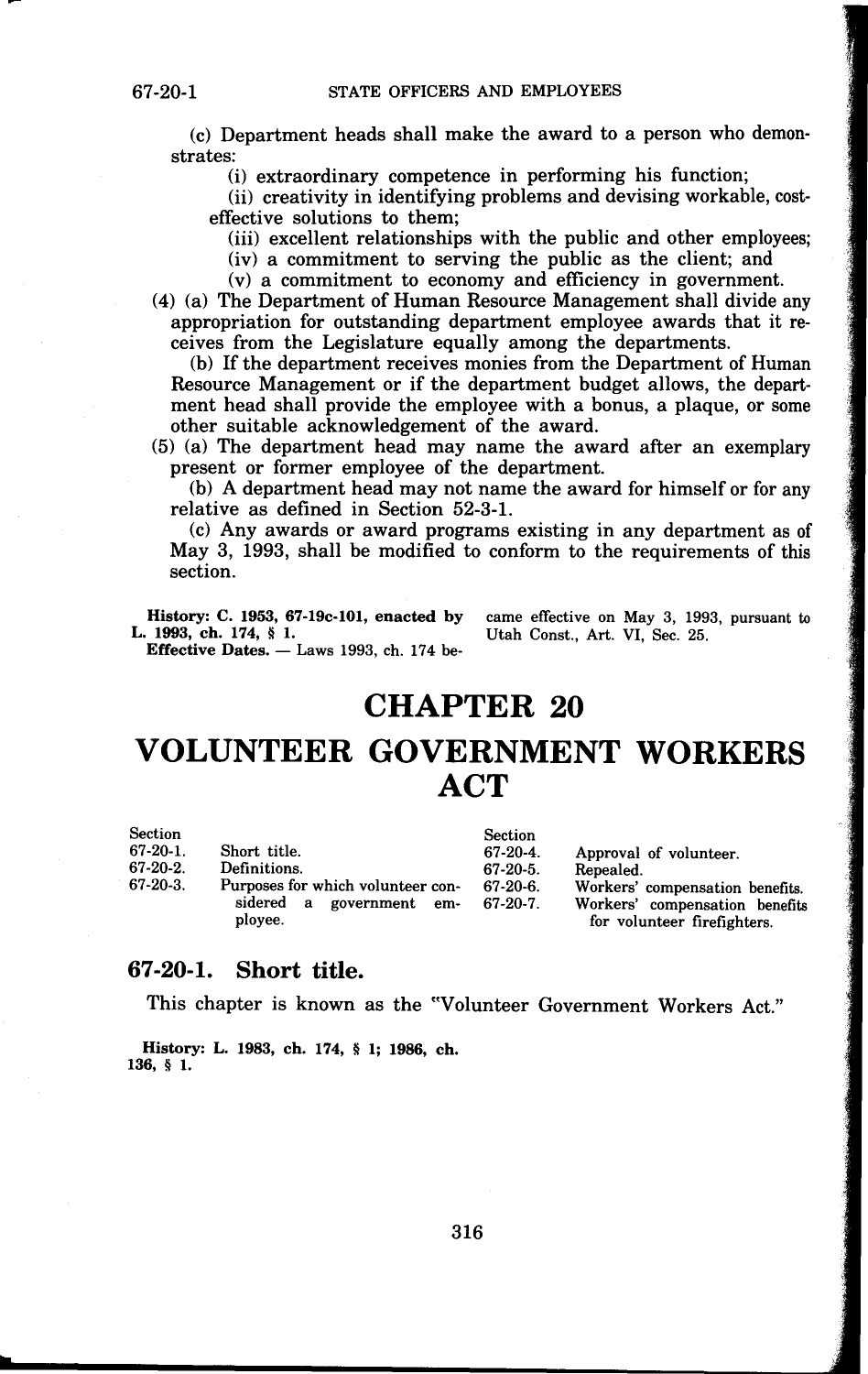### **67-20-2. Definitions.**

As used in this chapter:

(1) "Agency" means:

(a) any department, institution, office, college, university, authority, division, board, bureau, commission, council, or other agency of the state;

(b) any county, city, town, school district, or special improvement or taxing district;

(c) any Olympic Winter Games organizing committee, as approved by the Utah Sports Authority; or

(d) any other political subdivision.

(2) "Community service worker" means any person who has been convicted of a criminal offense, any youth who has been adjudged delinquent, or any person or youth who has been diverted from the criminal or juvenile justice system and who performs a public service for an agency as a condition of his sentence, diversion, probation, or parole.

(3) (a) "Volunteer" means any person who donates service without pay or other compensation except expenses actually and reasonably incurred as approved by the supervising agency.

(b) "Volunteer" does not include any person participating in human subjects research to the extent that the participation is governed by federal law or regulation inconsistent with this chapter, nor does it include community service workers.

**History: L. 1983, ch. 174,** § **2; 1986, ch. 136,** § **2; 1988,ch.41,** § **1; 1991,ch. 118,** § 1. Amendment Notes. - The 1991 amendment, effective April 29, 1991, added the subsection designations in Subsection (1) and added Subsection (1)(c), making related

changes, and added the subsection designations in Subsection (3).

**Cross-References.** - Community service by paroled inmate, § 77-27-6.

State institutions, Title 64.

## **67-20-3. Purposes for which volunteer considered a government employee.**

A volunteer is considered a government employee for purposes of:

(1) receiving workers' compensation medical benefits, which shall be the exclusive remedy for all injuries and occupational diseases as provided under Title 35, Chapters 1 and 2;

(2) the operation of motor vehicles or equipment if the volunteer is properly licensed and authorized to do so; and

(3) liability protection and indemnification normally afforded paid government employees.

**History: L. 1983, ch. 174,** § **3; 1986, ch. 136,** § **3; 1988, ch. 41,** § **2.**  53, Chapter 3.

Cross-References. - Liability insurance for governmental employees, § 63-20-33.

Licensing of motor vehicle operators, Title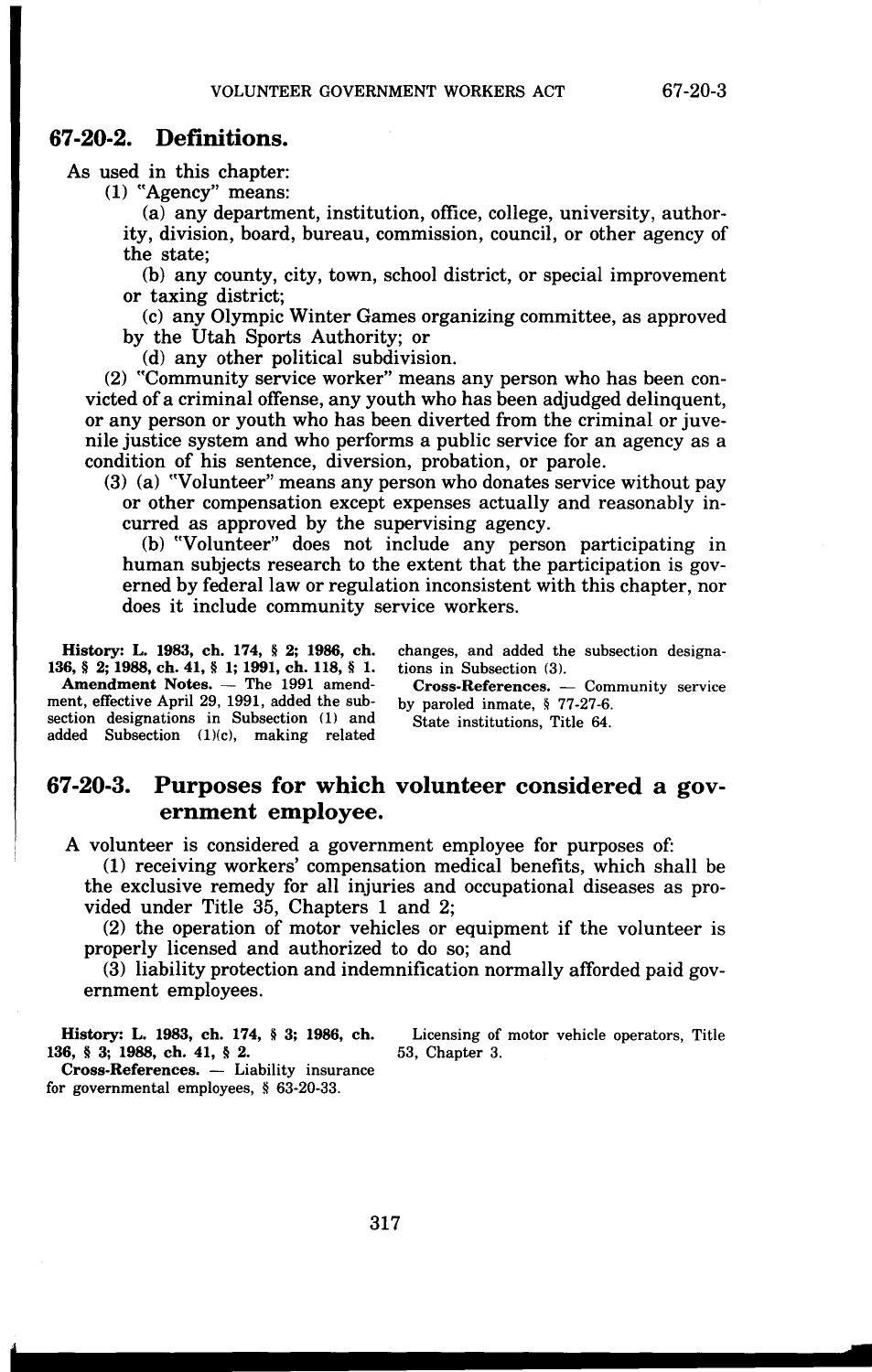## **67-20-4. Approval of volunteer.**

A volunteer may not donate any service to an agency unless the volunteer's services are approved by the chief executive of that agency or his authorized representative, and by the office of personnel having jurisdiction over that agency.

**History: L. 1983, ch. 174,** § **4. Cross-References.** - State personnel management system, Title 67, Chapter 19.

## **67-20-5. Repealed.**

**Repeals.** - Laws 1986, ch. 136, § 4 repeals § 67-20-5, as enacted by Laws 1983, ch. 174, § 5, concerning the calculation of benefits.

## **67-20-6. Workers' compensation benefits.**

A community service worker is considered a government employee for purposes of receiving workers' compensation benefits, which shall be the exclusive remedy for all injuries and occupational diseases as provided under Title 35, Chapters 1 and 2.

**History: C. 1953, 67-20-6, enacted by L. 1988, ch. 41,** § **3.** 

## **67-20-7. Workers' compensation benefits for volunteer firefighters.**

(1) In addition to the purposes set out in Subsections 67-20-3(2) and (3), **a**  volunteer firefighter, as defined in Section 49-5-103, is considered an agency employee for the purpose of receiving worker's compensation benefits under Title 35, Chapters 1 and 2.

(2) These benefits are the exclusive remedy for all injuries and occupational diseases resulting from his services as a volunteer firefighter. Compensation shall be computed as indicated in Section 49-5-802.

**History: C. 1953, 67-20-7, enacted by L. 1989, ch. 203,** § **1; 1993, ch. 226,** § **18.** 

Amendment Notes. - The 1993 amendment, effective July 1, 1993, divided the section into subsections and substituted "Section

49-5-103" for "Subsection 49-5-103(12)" in Subsection (1).

Effective Dates. - Laws 1989, ch. 203 became effective on April 24, 1989, pursuant to Utah Const., Art. VI, Sec. 25.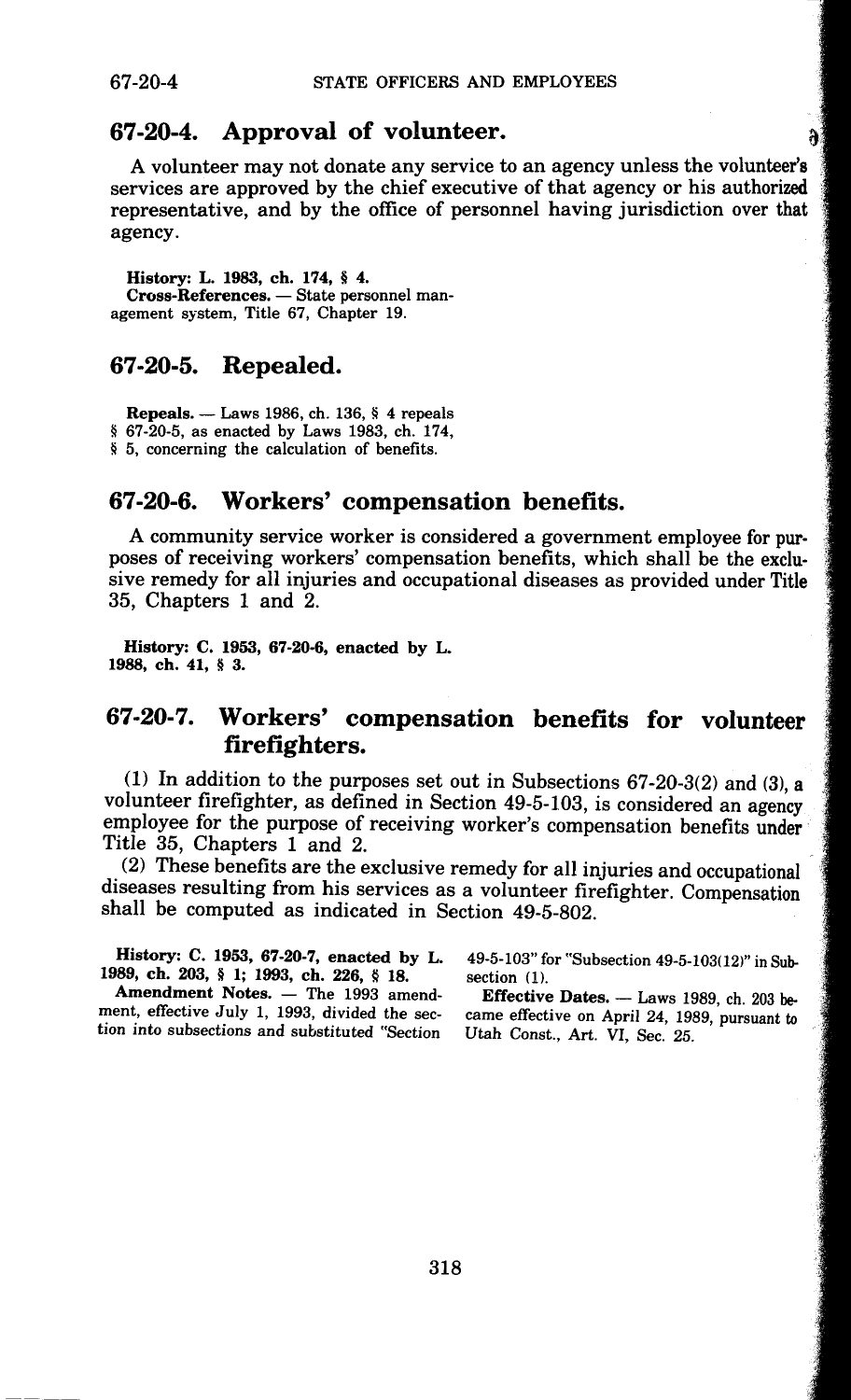# **CHAPTER 21 PROTECTION OF EMPLOYEES**

| Short title.                                                       | $67-21-6.$  | Civil fine.                                        |
|--------------------------------------------------------------------|-------------|----------------------------------------------------|
| Definitions.                                                       | $67-21-7$ . | impairment of employee<br>No l                     |
| Reporting of governmental waste<br>or violations of law - Employer |             | rights under collective bargain-<br>ing agreement. |
| action - Exceptions.                                               | $67-21-8.$  | No compensation when participa-                    |
| Remedies for employee bringing                                     |             | tion in public inquiry.                            |
| action — Proof required.                                           | $67-21-9.$  | Notice of contents of this chapter                 |
| Court orders for violation of chap-<br>ter.                        |             | — Posting.                                         |
|                                                                    |             | Section                                            |

## **67-21-1. Short title.**

This chapter is known as the "Utah Protection of Public Employees Act."

**History: C. 1953, 67-21-1, enacted by L. 1985, ch. 216,** § **1.** 

NOTES TO DECISIONS

ANALYSIS

Appeal to civil service commission. -Not required.

quired to first exhaust his administrative remedies pursuant to§ 10-3-1012 before commencing an action under this chapter. Hatton-Ward v. Salt Lake City Corp., 828 P.2d 1071 (Utah Ct. App. 1992).

**Appeal to civil service commission. -Not required.** 

A discharged government employee is not re-

#### COLLATERAL REFERENCES

A.L.R. — Federal pre-emption of whistleblower's state-law action for wrongful retaliation, 99 A.L.R. Fed. 775.

## **67-21-2. Definitions.**

As used in this chapter:

(1) "Adverse action" means to discharge, threaten, or otherwise discriminate against an employee in any manner that affects the employee's employment, including compensation, terms, conditions, location, rights, immunities, promotions, or privileges.

(2) "Communicate" means a verbal, written, broadcast, or other communicated report.

(3) "Employee" means a person who performs a service for wages or other remuneration under a contract of hire, written or oral, express or implied.

(4) (a) "Employer" means the employing state agency or political subdivision of the state.

(b) "Employer" includes an agent of an employer.

(5) "Public body" means any of the following: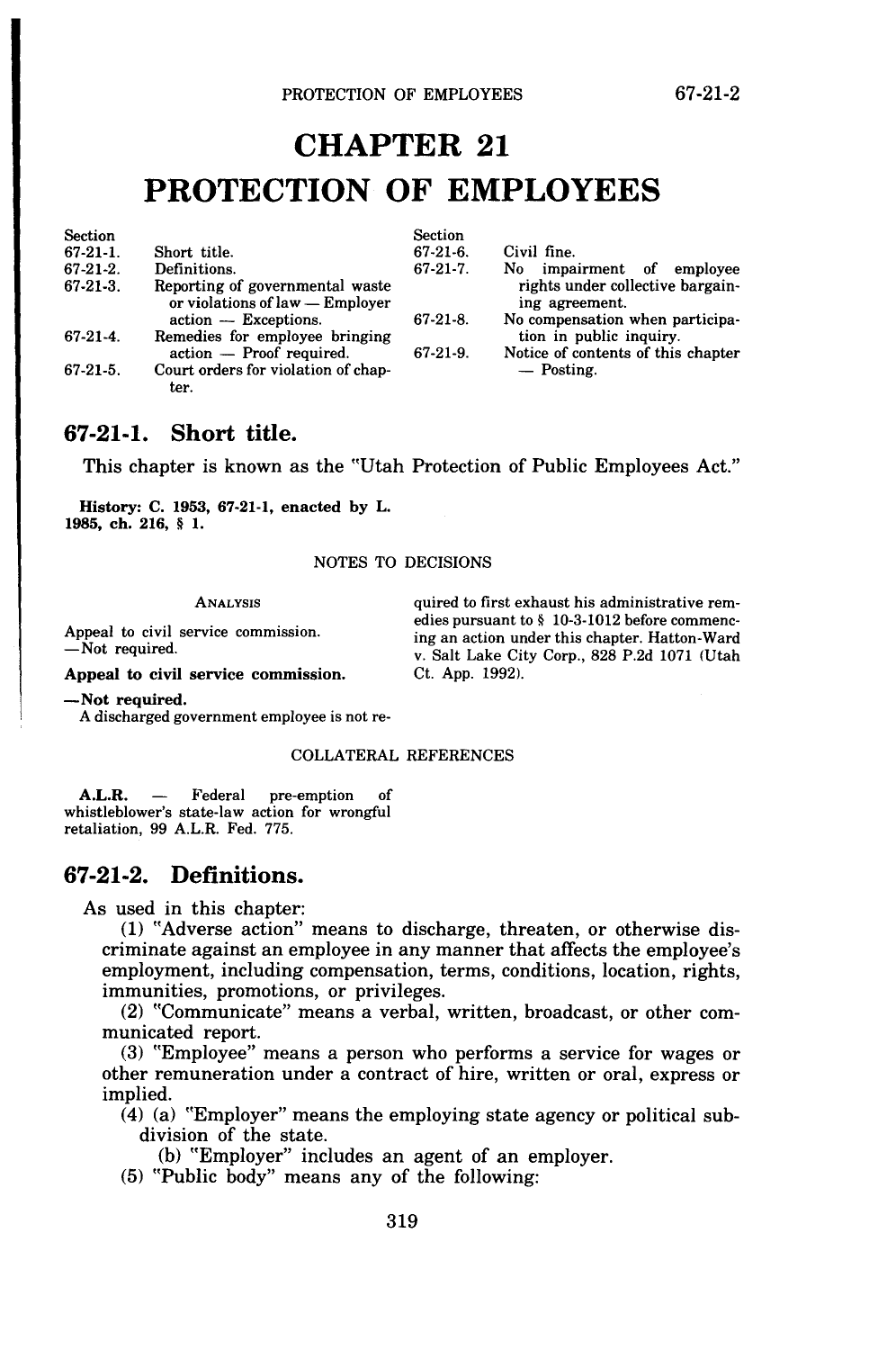(a) a state officer, employee, agency, department, division, bureau, board, commission, council, authority, educational institution, or any other body in the executive branch of state government;

(b) an agency, board, commission, council, institution member, or employee of the legislative branch of state government;

(c) a county, city, town, regional governing body, council, school district, special district, or municipal corporation, board, department, commission, council, agency, or any member or employee of them;

(d) any other body that is created by state or local authority, or that is primarily funded by or through state or local authority, or any member or employee of that body;

(e) a law enforcement agency or any member or employee of a law enforcement agency; and

(f) the judiciary and any member or employee of the judiciary.

**History: C. 1953, 67-21-2, enacted by L. 1985, ch. 216,** § **1; 1989, ch. 189,** § **1.** 

ment, effective April 24, 1989, added Subsections (1) and (2); redesignated former Subsection (1) as Subsection (3) and deleted "for the state or a political subdivision of the state" at the end; redesignated former Subsection (2) as (4) and rewrote the provisions which read: '"Employer' means the state or any political subdivision of the state which has one or more employees. Employer includes an agent of an employer"; redesignated former Subsection (3) as (5); and made minor stylistic changes.

-

Cross-References. - Executive department, Utah Const., Art. VII.

Judicial department, Utah Const., Art. VIII. Legislative department, Utah Const., **Art. VI.** 

State Highway Patrol, Title 53, Chapter 8. State institutions, Title 64.

#### COLLATERAL REFERENCES

Utah Law Review. - Recent Developments in Utah Law  $-$  Legislative Enactments Government Affairs, 1990 Utah L. Rev. 254.

## **67-21-3. Reporting of governmental waste or violations of**  law - Employer action - Exceptions.

(1) (a) An employer may not take adverse action against an employee because the employee, or a person authorized to act on behalf of the employee, communicates in good faith the existence of any waste of public funds, property, or manpower, or a violation or suspected violation of a law, rule, or regulation adopted under the law of this state, a political subdivision of this state, or any recognized entity of the United States.

(b) For purposes of Subsection (a), an employee is presumed to have communicated in good faith if he gives written notice or otherwise formally communicates the waste, violation, or reasonable suspicion to the state auditor. This presumption may be rebutted by showing that the employee knew or reasonably ought to have known that the report is malicious, false, or frivolous.

(2) An employer may not take adverse action against an employee because an employee participates or gives information in an investigation, hearing, court proceeding, legislative or other inquiry, or other form of administrative review held by the public body.

(3) An employer may not take adverse action against an employee because the employee has objected to or refused to carry out a directive that the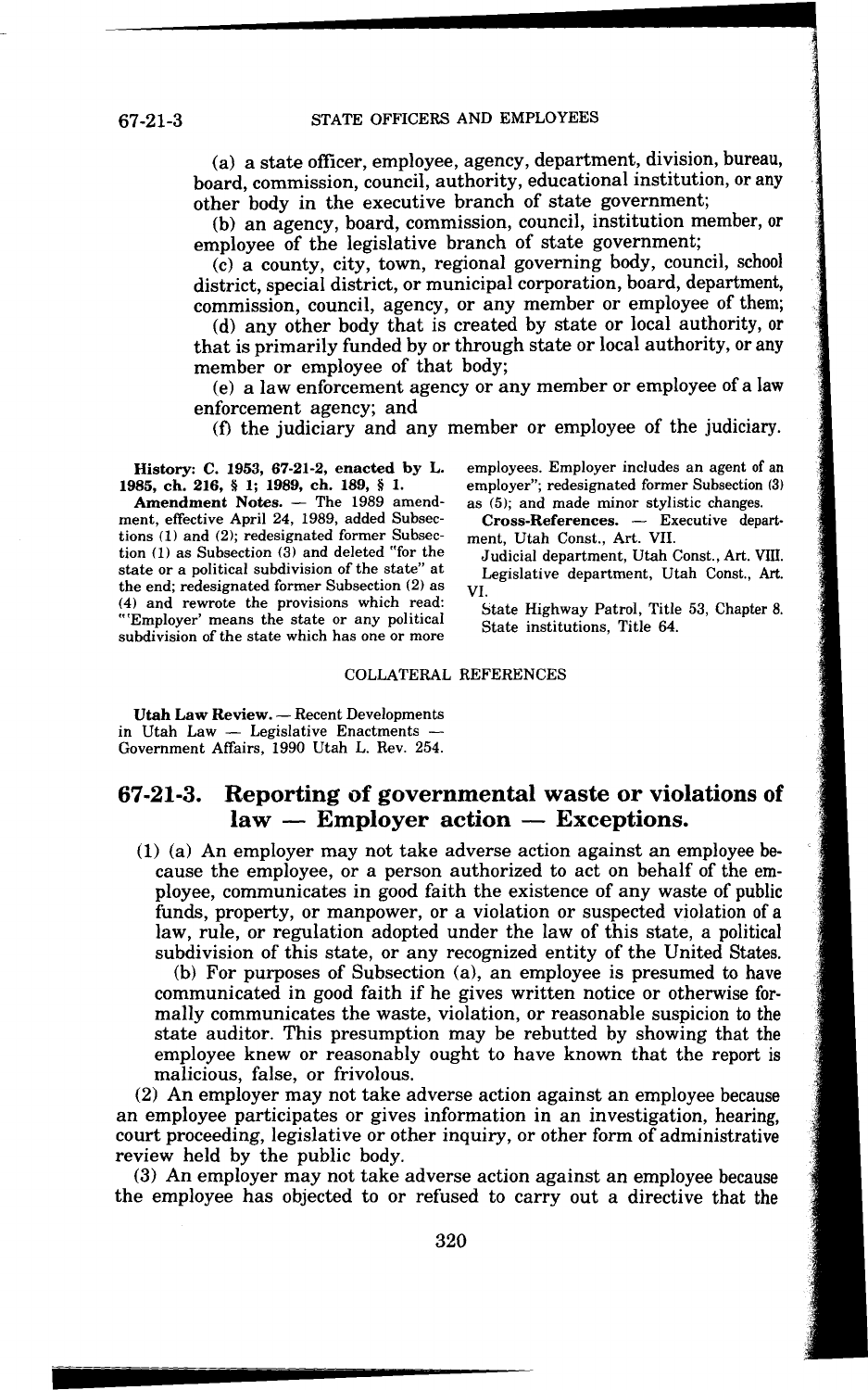employee reasonably believes violates a law of this state, a political subdivision of this state, or the United States, or a rule or regulation adopted under the authority of the laws of this state, a political subdivision of this state, or the United States.

(4) An employer may not implement rules or policies that unreasonably restrict an employee's ability to document the existence of any waste of public funds, property, or manpower, or a violation or suspected violation of any laws, rules, or regulations.

**History: C. 1953, 67-21-3, enacted by L. 1985, ch. 216,** § **l; 1989, ch. 189,** § **2; 1992, ch. 187,** § I.

Amendment Notes. - The 1989 amendment, effective April 24, 1989, rewrote Subsections (1) and (2) to such an extent that a detailed analysis is impracticable, and added Subsections (3) and (4).

The 1992 amendment, effective April 27, 1992, subdivided Subsection (1), inserted "in good faith" in Subsection (1)(a), rewrote Subsection  $(1)(b)$  to introduce language about the presumption and its rebuttable nature, and inserted "or gives information" in Subsection (2).

Cross-References. - Libel, Title 45, Chapter 2; § 76-9-501 et seq.

#### NOTES TO DECISIONS

**Cited** in Peterson v. Browning, 832 P.2d 1280 (Utah 1992).

#### COLLATERAL REFERENCES

**Utah Law Review. -- Recent Developments** in Utah Law  $-$  Legislative Enactments  $-$ Government Affairs, 1990 Utah L. Rev. 254.

## **67-21-4. Remedies for employee bringing action - Proof required.**

(1) As used in this section, "damages" means damages for injury or loss caused by each violation of this chapter, and includes court costs and reasonable attorney fees.

(2) An employee who alleges a violation of this chapter may bring a civil action for appropriate injunctive relief or actual damages, or both, within 180 days after the occurrence of the alleged violation of this chapter.

(3) An action begun under this section may be brought in the circuit court for the county where the alleged violation occurred, the county where the complainant resides, or the county where the person against whom the civil complaint is filed resides or has his principal place of business.

(4) To prevail in an action brought under the authority of this section, the employee shall establish, by a preponderance of the evidence, that the employee has suffered an adverse action because the employee, or a person acting on his behalf engaged or intended to engage in an activity protected under Section 67-21-3.

**History: C. 1953, 67-21-4, enacted by L. 1985, ch. 216,** § **l; 1989, ch. 189,** § **3.** 

Amendment Notes. - The 1989 amendment, effective April 24, 1989, redesignated former Subsection  $(3)$  as  $(1)$  and substituted "this section" for "Subsection (1)"; and "and ineludes court costs and" for "including" therein; redesignated former Subsection (1) as (2) and substituted "180 days" for "90 days" therein; redesignated former Subsection (2) as (3) and substituted "begun under this section" for "commenced under Subsection (1)" therein;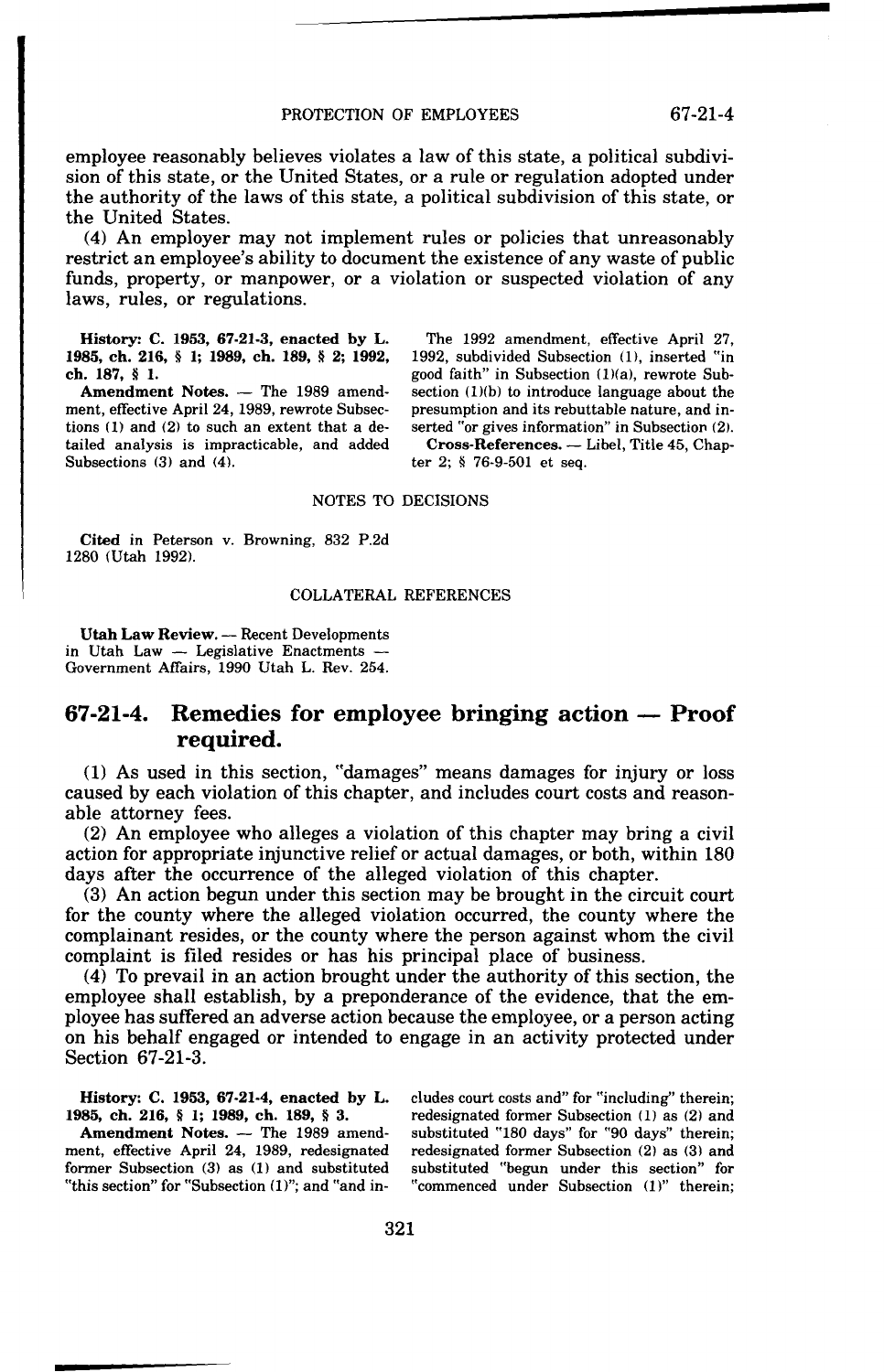and rewrote Subsection (4) which read: "An employee shall show by clear and convincing evidence that he or a person acting on his behalf was intending to report, verbally or in writing, a violation or a suspected violation of a law of this state, a political subdivision of this state, or the United States, to a public body."

**Cross-References.** - Grounds for injunction, Rule 65A, U.R.C.P.

#### COLLATERAL REFERENCES

Utah Law Review. - Recent Developments in Utah Law  $-$  Legislative Enactments -Government Affairs, 1990 Utah L. Rev. 254.

## **67-21-5. Court orders for violation of chapter.**

(1) A court, in rendering a judgment in an action brought under this chapter, may order reinstatement of the employee at the same level, the payment of back wages, full reinstatement of fringe benefits and seniority rights, actual damages, or any combination of these remedies.

(2) A court may also award the complainant all or a portion of the costs of litigation, including reasonable attorney fees and witness fees, if the court determines that the award is appropriate.

**History: C. 1953, 67-21-5, enacted by L. 1985, ch. 216,** § **1; 1989, ch. 189,** § **4.** 

Amendment Notes. - The 1989 amendment, effective April 24, 1989, inserted subsection designations (1) and (2) and, in Subsection (1), substituted "may order reinstatement" for "shall order, as the court considers appropriate, reinstatement."

Cross-References. - Award of attorney fees, § 78-27-56.

### **67-21-6. Civil fine.**

as an an an an am an an an an a

)<br>}

(1) A person who violates this chapter is liable for a civil fine of not more than \$500.

(2) A civil fine which is ordered under this chapter shall be submitted to the state treasurer for deposit in the General Fund.

**History: C. 1953, 67-21-6, enacted by L. 1985, ch. 216,** § **1. Cross-References.** - Definition of "General Fund," § 67-4-2.

## **67-21-7. No impairment of employee rights under collective bargaining agreement.**

This chapter shall not be construed to diminish or impair the rights of an employee under any collective bargaining agreement.

**History: C. 1953, 67-21-7, enacted by L.** tions and collective bargaining, Title 34, Chap-**1985, ch. 216,** § **1.** ter 20. **Cross-References.** - Employment rela-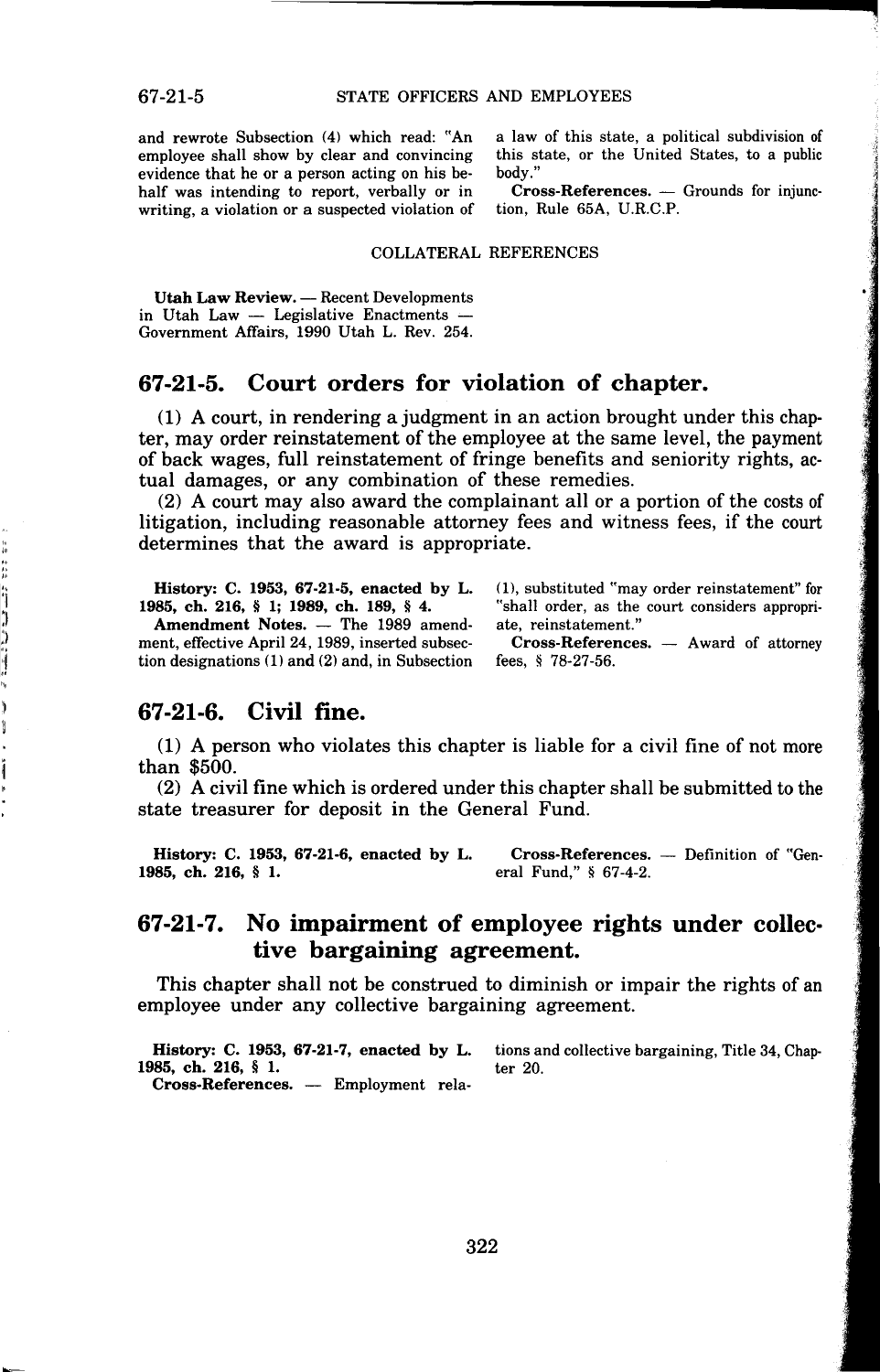## **67-21-8. No compensation when participation in public inquiry.**

This chapter shall not be construed to require an employer to compensate an employee for participation in an investigation, hearing, or inquiry held by a public body in accordance with Section 67-21-3.

**History: C. 1953, 67-21-8, enacted by L. 1985, ch. 216,** § **1.** 

## **67-21-9.** Notice of contents of this chapter — Posting.

An employer shall post notices and use other appropriate means to keep employees informed of their protections and obligations under this chapter.

**History: C. 1953, 67-21-9, enacted by L. 1985, ch. 216,** § **1.** 

## **CHAPTER 22**

# **STATE OFFICER COMPENSATION**

| Section  |                                            | Section  |           |
|----------|--------------------------------------------|----------|-----------|
| 67-22-1. | Compensation — Constitutional<br>offices.  | 67-22-3. | Repealed. |
| 67-22-2. | $Compenation - Other state offi-$<br>cers. |          |           |
|          |                                            |          |           |

## **-67-22-1. Compensation - Constitutional offices.**

(1) The Legislature fixes salaries for the constitutional offices as follows:

- (a) Governor \$77,250 (b) Lieutenant Governor  $$60,000$ (c) Attorney General  $$65,000$ (d) State Auditor \$62,000  $(e)$  State Treasurer
- (2) The Legislature fixes benefits for the constitutional offices as follows: (a) Governor:

(i) a vehicle for official and personal use;

- (ii) housing;
- (iii) household and security staff;
- (iv) household expenses;
- (v) retirement benefits as provided in Title 49;
- (vi) health insurance;
- (vii) dental insurance;
- (viii) basic life insurance;
- **(ix)** workers' compensation;
- (x) required employer contribution to social security; and
- (xi) long-term disability insurance.

(b) Lieutenant governor, attorney general, state auditor, and state treasurer:

(i) a vehicle for official and personal use;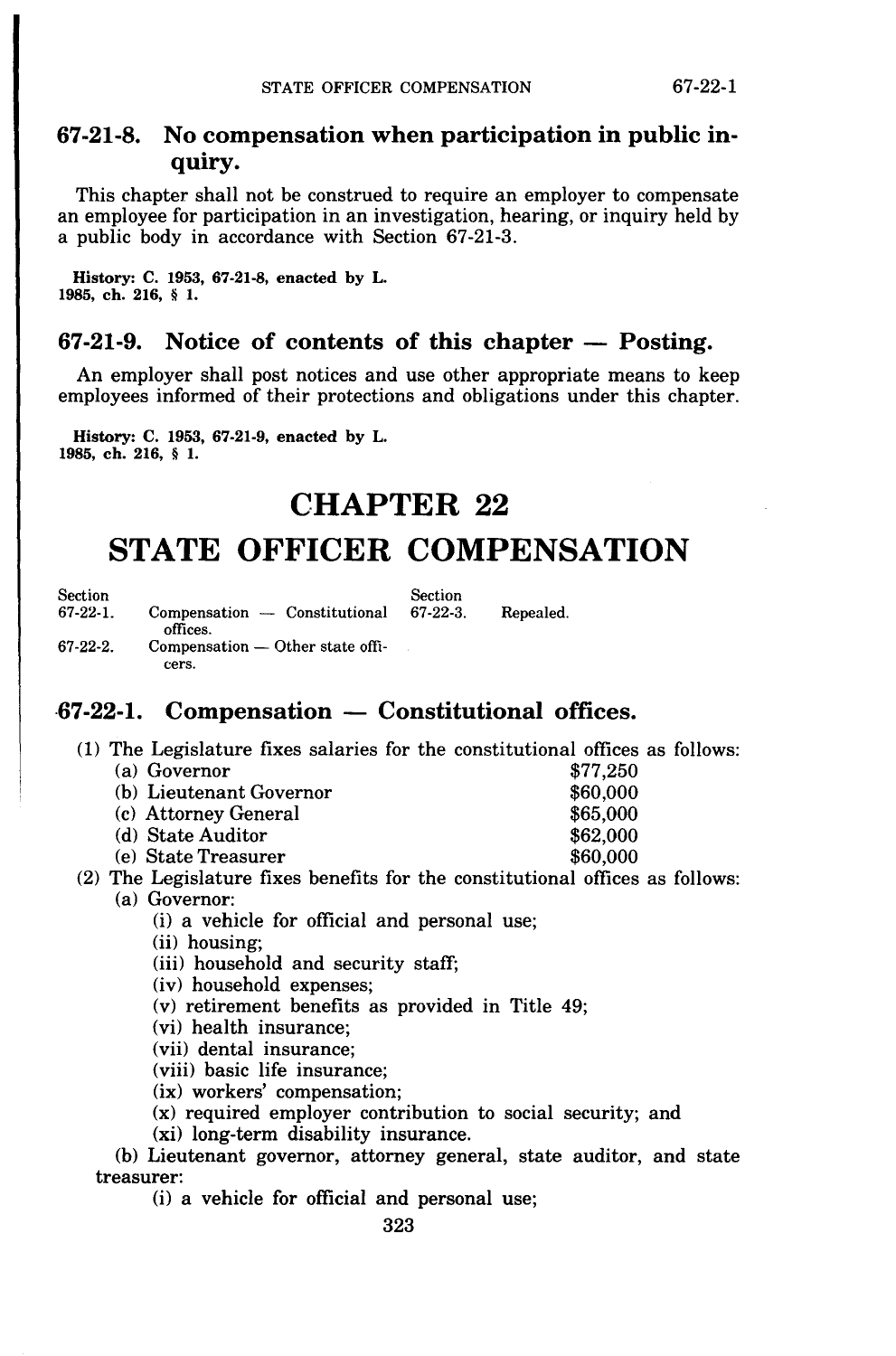(ii) the option of participating in a state retirement system established by Title 49, Chapter 2 or Chapter 3, or in a deferred compensation plan administered by the State Retirement Office, in accordance with the Internal Revenue Code and its accompanying rules and regulations;

(iii) health insurance;

(iv) dental insurance;

(v) basic life insurance;

(vi) workers' compensation;

(vii) required employer contribution to social security; and

(viii) long-term disability insurance.

**History: C. 1953, 67-22-1, enacted by L. 1990,ch.261,** § **7; 1992,ch.41,** § **l; 1992,ch. 206,** § **l; 1993, ch. 65,** § **1.** 

Amendment Notes. - The 1992 amendment by ch. 41, effective July 1, 1992, deleted former Subsection (1), which provided for salaries from July 1, 1989 to June 30, 1990; redesignated former Subsections (2) and (3) as Subsections (1) and (2), respectively; and deleted "from July 1, 1990 to June 30, 1991" after "constitutional offices" in the introductory language of present Subsection (1).

The 1992 amendment by ch. 206, effective July 1, 1992, deleted former Subsection (1), which provided for salaries from July 1, 1989 to June 30, 1990; redesignated former Subsections (2) and (3) as present Subsections (1) and (2), respectively; and deleted "from July 1, 1990 to June 30, 1991" after "constitutional offices" in the introductory language and increased the salaries in present Subsection (1).

The 1993 amendment, effective July 1, 1993, increased the salary amounts in Subsection (1), deleted unemployment compensation from the lists in Subsections  $(2)(a)$  and  $(2)(b)$ , making related changes, and substituted "employer'' for "employee" in Subsection (2)(b)(vii).

Compiler's Notes. - Laws 1991, ch. 114, § 27 repeals uncodified § 11, ch. 261, Laws 1990, which had provided for the repeal of this chapter on July 1, 1991.

**Effective Dates.** - Laws 1990, ch. 261 became effective on April 23, 1990, pursuant to Utah Const., Art. VI, Sec. 25.

## 67-22-2. Compensation - Other state officers.

(1) The governor shall establish salaries for the following state officers within the following salary ranges fixed by the Legislature:

| State Officer                                   | <b>Salary Range</b> |
|-------------------------------------------------|---------------------|
| <b>Commissioner of Agriculture</b>              | $$49,650 - $67,150$ |
| <b>Commissioner of Insurance</b>                | $$49,650 - $67,150$ |
| Director, Alcoholic Beverage Control            |                     |
| Commission                                      | $$49,650 - $67,150$ |
| Chairman, Industrial                            |                     |
| Commission                                      | $$49,650 - $67,150$ |
| Commissioners, Industrial                       |                     |
| Commission                                      | $$49,650 - $67,150$ |
| Members, Board of Pardons                       | $$49,650 - $67,150$ |
| Executive Director, Department of               |                     |
| Commerce                                        | $$49,650 - $67,150$ |
| Executive Director, Commission on Criminal and  |                     |
| Juvenile Justice                                | $$49,650 - $67,150$ |
| <b>Adjutant General</b>                         | $$49,650 - $67,150$ |
| Chairman, Tax Commission                        | $$53,663 - $72,615$ |
| Commissioners, Tax                              |                     |
| Commission                                      | $$53,663 - $72,615$ |
| Executive Director, Department of Community and |                     |
| <b>Economic Development</b>                     | $$53,663 - $72,615$ |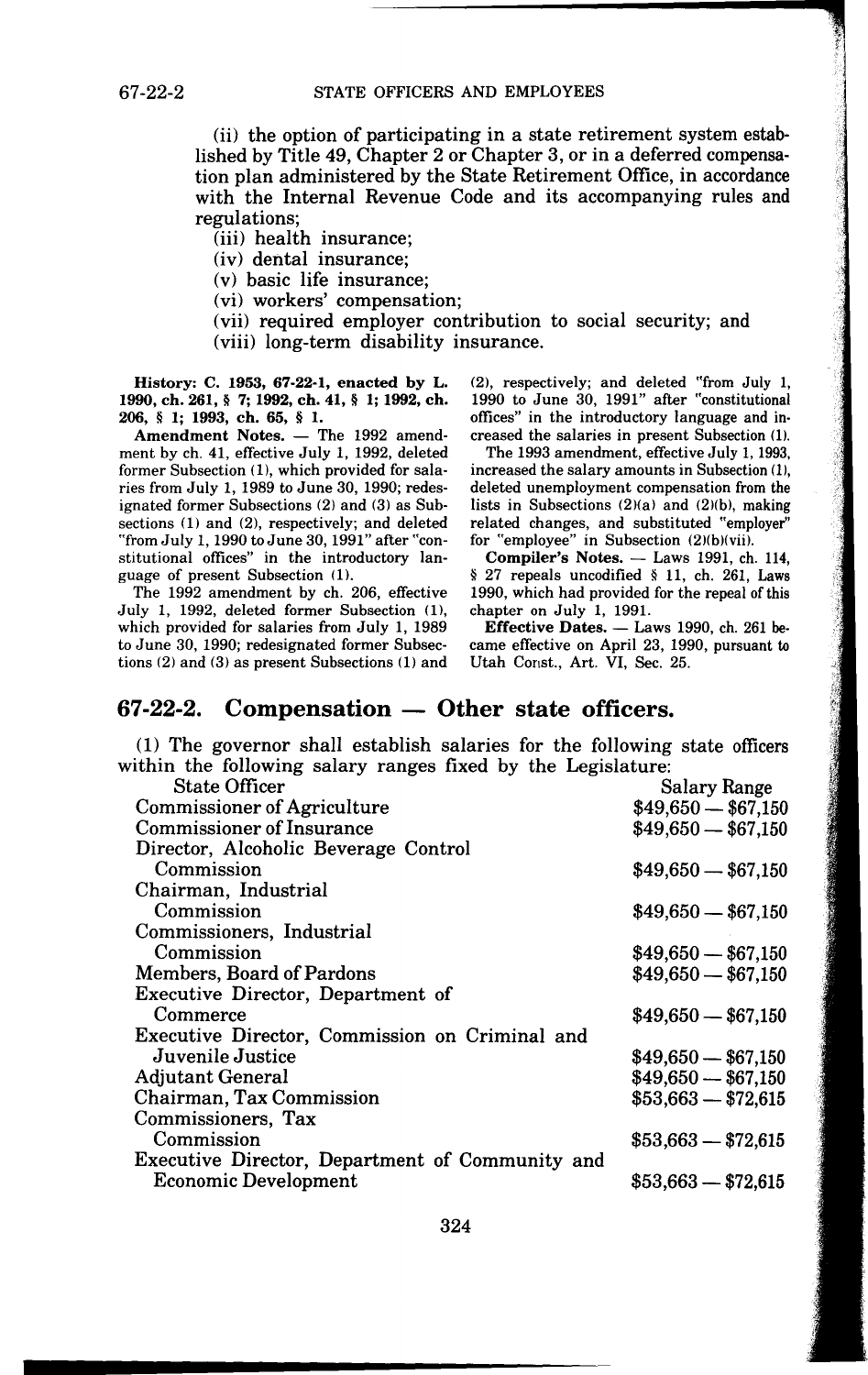| Director, Office of Planning                           |                     |
|--------------------------------------------------------|---------------------|
| and Budget                                             | $$53,663 - $72,615$ |
| Commissioner, Department of Public                     |                     |
| Safety                                                 | $$53,663 - $72,615$ |
| Chairman, Public Service                               |                     |
| Commission                                             | $$53,663 - $72,615$ |
| Commissioner, Public Service                           |                     |
| Commission                                             | $$53,663 - $72,615$ |
| Commissioner, Department of                            |                     |
| <b>Financial Institutions</b>                          | $$53,663 - $72,615$ |
| Executive Director, Department of                      |                     |
| Corrections                                            | $$58,504 - $79,000$ |
| Executive Director, Tax                                |                     |
| Commission                                             | $$58,504 - $79,000$ |
| Executive Director, Department of                      |                     |
| <b>Natural Resources</b>                               | $$58,504 - $79,000$ |
| <b>Executive Director, Department</b>                  |                     |
| of Human Services                                      | $$58,504 - $79,000$ |
| <b>Executive Director, Department</b>                  |                     |
| of Transportation                                      | $$58,504 - $79,000$ |
| Executive Director, Department of                      |                     |
| <b>Administrative Services</b>                         | $$58,504 - $79,000$ |
| Executive Director, Department of Human                |                     |
| <b>Resource Management</b>                             | $$58,504 - $79,000$ |
| <b>Executive Director, Department of Environmental</b> |                     |
| Quality                                                | $$58,504 - $79,000$ |
| Executive Director, Department of                      |                     |
| Health                                                 | $\$63,551-\$85,902$ |
|                                                        |                     |

(2) The Legislature fixes benefits for the state offices outlined in Subsection (1) as follows:

(a) the option of participating in a state retirement system established by Title 49 or in a deferred compensation plan administered by the State Retirement Office in accordance with the Internal Revenue Code and its accompanying rules and regulations;

- (b) health insurance;
- (c) dental insurance;
- (d) basic life insurance;

(e) unemployment compensation;

- (f) workers' compensation;
- (g) required employer contribution to Social Security;
- (h) long-term disability insurance;

(i) the same sick leave, converted sick leave, educational allowances, and holidays granted to Schedule B state employees, and the same annual leave granted to Schedule B state employees with more than ten years of state service;

(j) the option to convert accumulated sick leave to cash or insurance benefits as provided by law or rule upon resignation or retirement according to the same criteria and procedures applied to Schedule B state employees;

(k) the option to purchase additional life insurance at group insurance rates according to the same criteria and procedures applied to Schedule B state employees; and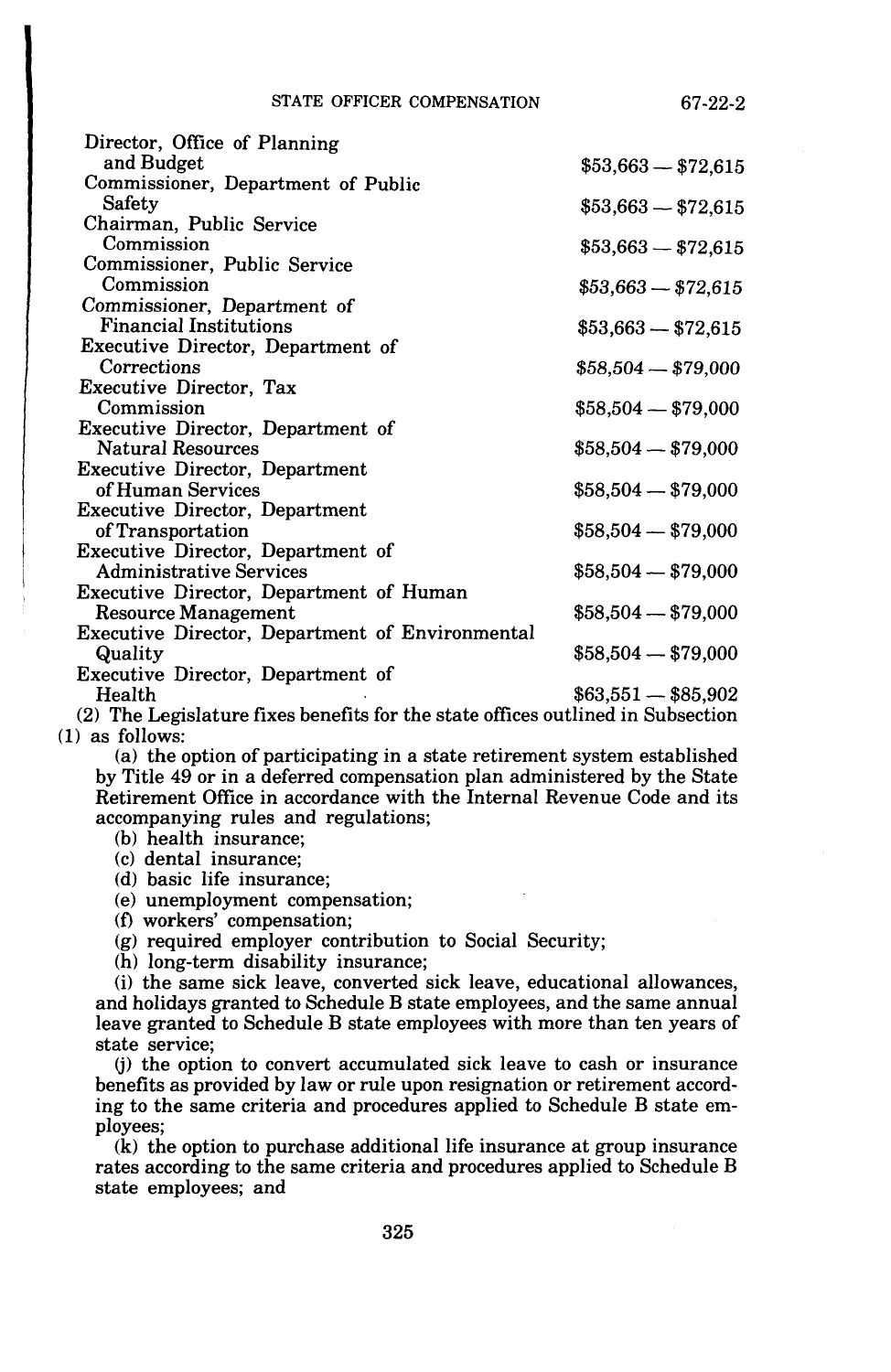(1) professional memberships if being a member of the professional organization is a requirement of the position.

(3) The Legislature fixes the following additional benefits:

(a) for the executive director of the State Tax Commission a vehicle for official and personal use;

(b) for the executive director of the Department of Transportation a vehicle for commute and official use;

(c) for the executive director of the Department of Natural Resources a vehicle for commute and official use;

(d) for the Commissioner of Public Safety:

(i) an accidental death insurance policy if POST certified; and

(ii) a public safety vehicle for official and personal use;

(e) for the executive director of the Department of Corrections:

(i) an accidental death insurance policy if POST certified; and (ii) a public safety vehicle for official and personal use;

(f) for the Adjutant General a vehicle for official and personal use; and

(g) for each member of the Board of Pardons a vehicle for commute and official use.

( 4) (a) The governor has the discretion to establish a specific salary for each office listed in Subsection (1), and, within that discretion, may pro-

vide salary increases within the range fixed by the Legislature.

(b) The governor may develop standards and criteria for reviewing the performance of the state officers listed in Subsection (1).

(5) Salaries for other Schedule A employees, as defined in Section 67-19-15, which are not provided for in this chapter, or in Title 67, Chapter 8, Utah Executive and Judicial Salary Act, shall be established as provided in Section 67-19-15.

**History: C. 1953, 67-22-2, enacted by L. 1990,ch.261,** § **8; 1991,ch.5,§ 74; 1991,ch. 114,** § **25; 1992, ch. 206,** § **2; 1993, ch. 65,** § **2; 1993, ch. 234,** § **376.** 

Amendment Notes. - The 1991 amendment by ch. 5, effective February 11, 1991, substituted "Department of Human Services" for "Department of Social Services" near the end of the table in Subsection (1).

The 1991 amendment by ch. 114, effective July 1, 1991, in Subsection (1) substituted the present language of the introductory paragraph for "The Legislature fixes salary ranges as follows:" and made stylistic changes throughout the subsection, made stylistic changes in Subsection (2)(a), redesignated former Subsection (2)(b) as present Subsection (3) while making stylistic changes therein, deleted former Subsection (3) relating to setting the level of the compensation package, and added Subsections (4) and (5).

The 1992 amendment, effective July 1, 1992, in Subsection  $(1)$ , increased the salary ranges and inserted an entry for Executive Director, Department of Environmental Quality.

The 1993 amendment by ch. 65, effective July 1, 1993, increased the salary ranges in Subsection (1), changed the annual leave allowance in Subsection (2)(i) to add "with more than ten years of state service" to the state-employee level, and made minor stylistic changes.

The 1993 amendment by ch. 234, effective July 1, 1993, substituted "POST" for "P.O.S.T'' in Subsections  $(3)(d)(i)$  and  $(3)(e)(i)$ .

This section is set out as reconciled by the Office of Legislative Research and General Counsel.

**Effective Dates.** - Laws 1990, ch. 261 became effective on April 23, 1990, pursuant to Utah Const., Art. VI, Sec. 25.